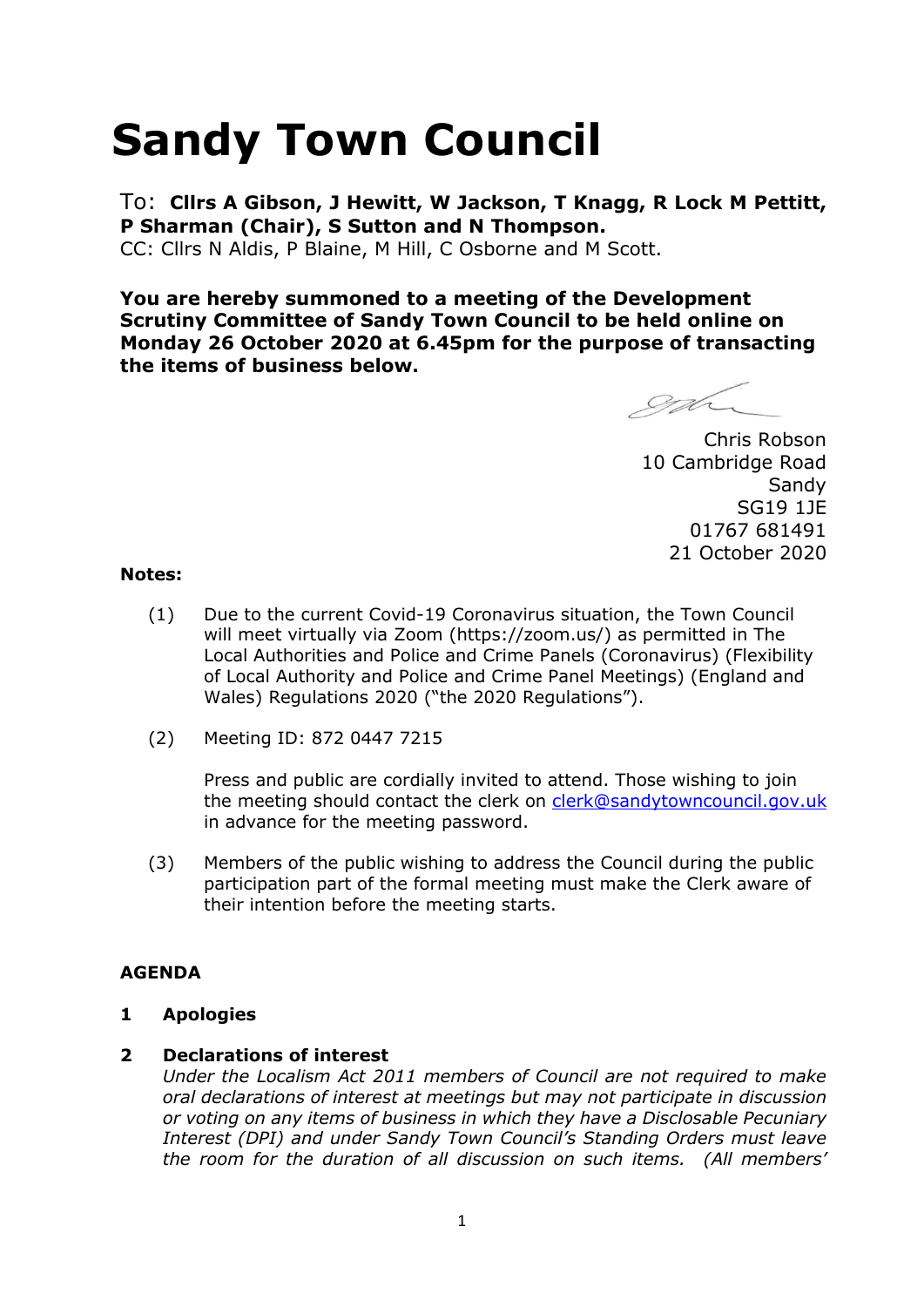*register of interests are available on the Sandy Town Council website or on application to the Clerk.)* 

*This item is included on the agenda to enable members to declare new DPIs and also to draw attention to their stated DPIs and also any non-disclosable personal interests which they have declared under Sandy Town Council's adopted Code of Conduct and which may be relevant to items on the agenda.* 

- *i) Disclosable Pecuniary Interests*
- *ii) Personal Interests*

## **3 Planning Applications**

To consider the following applications submitted for comment by Central Bedfordshire Council

| 01.10.20 | CB/TRE/20/<br>00539<br>Bedford Road<br>Recreation<br>Ground<br>Bedford Road<br>Sandy<br><b>SG19 1EY</b> | Works to trees protected by Tree Preservation<br>Order MB/03/00001/G1: Raise crown to 5m and<br>prune overhang to fence line of 3 Lime Trees<br>(T1,T2,T3), removed deadwood and reduce<br>overhang by 4m of Sycamore Tree (T4), raise<br>crown to 5m and prune overhang to fence line of<br>Lime Tree (T5), remove deadwood and reduce<br>overhang by 4m of Sycamore tree (T6) at Bedford<br>Road Recreation Ground, Sandy.<br>Near neighbours 14,15,16,17,18,19,20,<br>21,22 Albion Court, 61, 63, 65, 67 Swansholme<br>Gardens, Sandy notified. |
|----------|---------------------------------------------------------------------------------------------------------|----------------------------------------------------------------------------------------------------------------------------------------------------------------------------------------------------------------------------------------------------------------------------------------------------------------------------------------------------------------------------------------------------------------------------------------------------------------------------------------------------------------------------------------------------|
| 06.10.20 | CB/20/03335/<br><b>FULL</b><br>1a Windsor Way<br>Sandy<br><b>SG19 1JL</b>                               | Demolition of existing garage and erect single<br>garage at 1a Windsor Way, Sandy.<br>Near neighbours 1,2,3 Windsor Way, Sandy<br>notified.                                                                                                                                                                                                                                                                                                                                                                                                        |
| 06.10.20 | CB/20/03537/<br><b>FULL</b><br>68 Bedford Road<br>Sandy<br><b>SG19 1EP</b>                              | Re-submission of planning application<br>CB/20/02305/FULL (rear side storey, side/rear<br>extension with new gable roof). New two storey<br>rear extension and internal alterations at 68<br>Bedford Road, Sandy.<br>Near neighbours 66a,66b,66c,66d,66e, 70<br>Bedford Road, 75,77 Laburnum Road, Sandy                                                                                                                                                                                                                                           |
|          |                                                                                                         | notified.                                                                                                                                                                                                                                                                                                                                                                                                                                                                                                                                          |

## **4 Late Planning Applications**

To review any late planning applications from Central Bedfordshire which otherwise could not be commented upon.